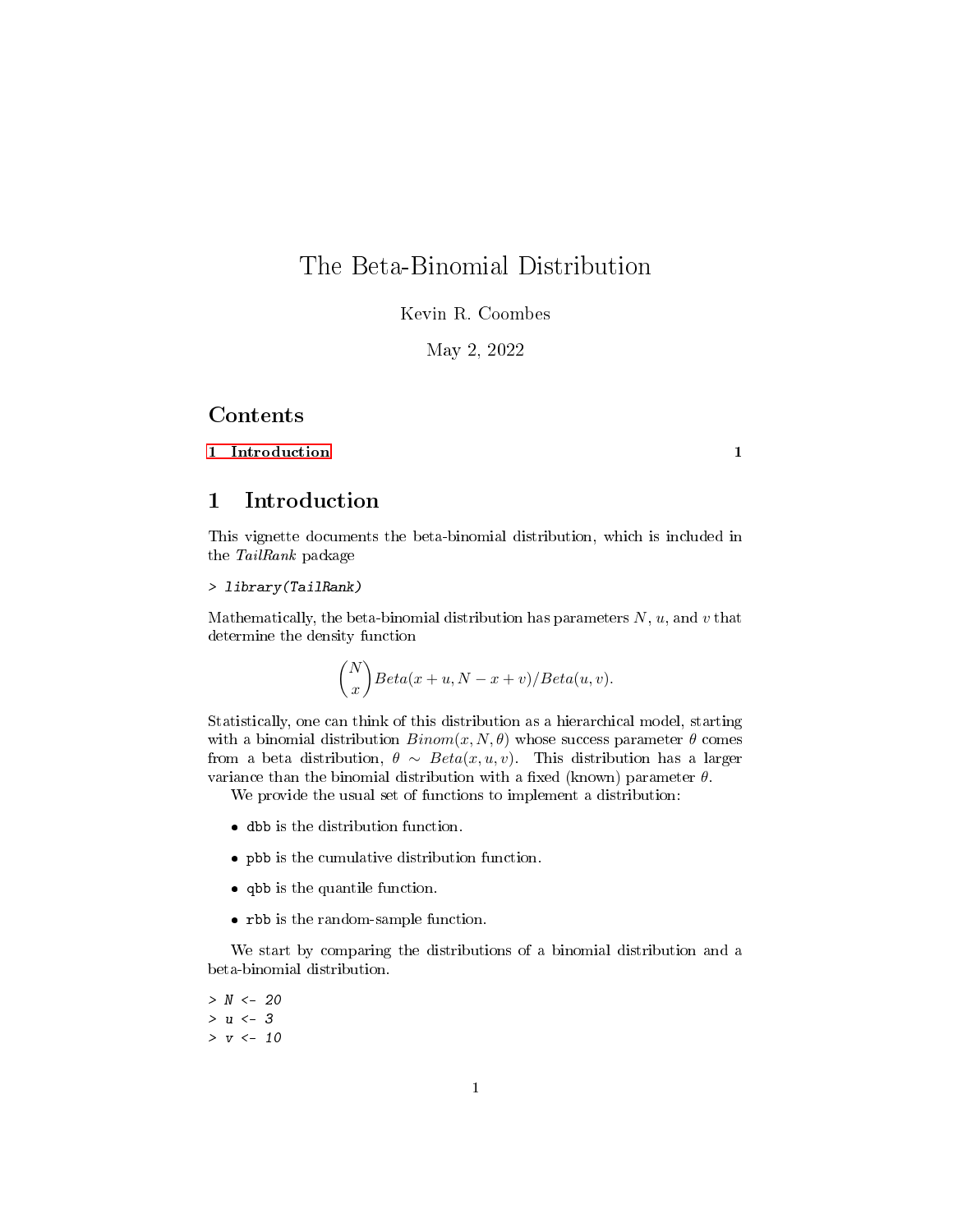```
> p \le u/(u+v)> x < - 0: N> y \le dbinom(x, N, p)> yy \leftarrow dbb(x, N, u, v)>
> barplot(t(matrix(c(y, yy), ncol=2)), beside=TRUE, col=c("blue", "red"))
> legend("topright", c("Binomial", "Beta-Binomial"), col=c("blue", "red"), pch=15)
```


Now we sample data from each of these distributions.

```
> set.seed(561662)
> r <- rbinom(1000, N, p)
> rr <- rbb(1000, N, u, v)
> mean(r)
[1] 4.599
> mean(rr)
[1] 4.482
> var(r)[1] 3.345545
```